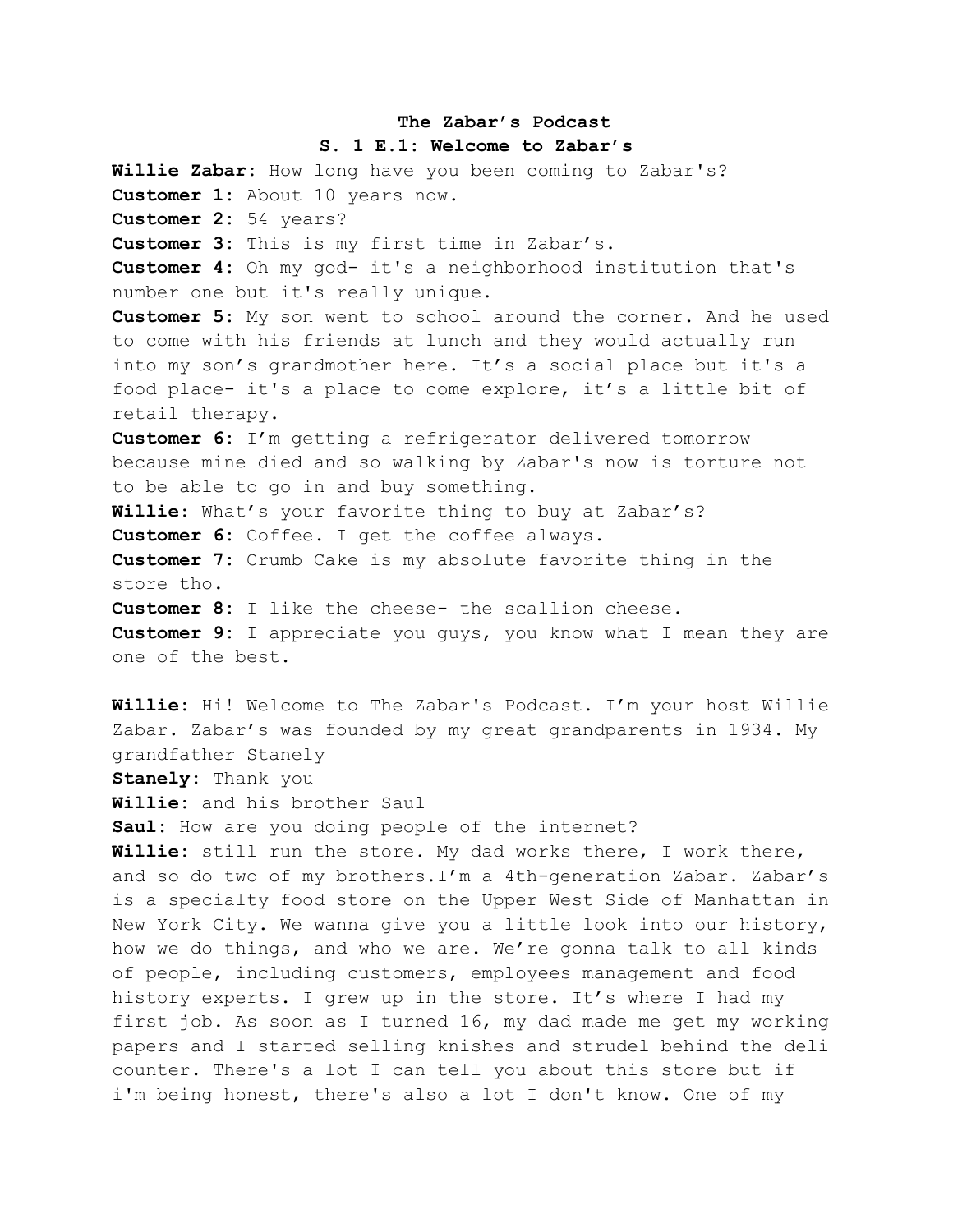goals in making this podcast is to change that. Over the course of this series, you'll hear me get an education in all things Zabar's. So, join me as I take a deep dive into what this store is, how it came to be and what it's got going on these days. Welcome to Zabar's. To kick things off, I thought I'd speak with my grandfather Stanley, to hear about the origins of our store. Zabar's was founded in 1934 by my great grandparents, Louis and Lily. Back in the old country, Louis's family actually ran a small store. We don't know what that store was called, but you could argue this was the original Zabar's.

**Stanley Zabar:** They owned a lumber company and food company of basic groceries in this small "shtetl" that was there. **Willie:** For those of you who don't know, shtetls were small Jewish communities in eastern and central Europe.

**Stanley:** They left Russia when they were being attacked by the people who were antisemetic. They came to the United States. Originally, my father and mother did not have any relationship until they found themselves in the United States where they came in the 1920's. We moved to Broadway and 81st street-the corner and now I live in more or less the same area.

**Willie:** Tell me a little about Louis and Lily.

**Stanley:** Well, they were hard working people. My mother and father worked in Zabar's from 1934- they had a good following and they were known from early days for having top food and for being very involved with customers. Zabar's was open 'til midnight everyday and on Sunday when I was somewhat older, let's say about 11, I would help out in the store. Actually, when I could walk I went to Zabar's.

**Willie:** What's your favorite Zabar's product?

**Stanley:** Well, smoked salmon is my favorite for breakfast and for lunch too. Naturally, I can't do without Zabar's coffee. We try not to sell anything we don't like ourselves. Zabar's means to me a place to go. A place to meet all the West Side/Upper West Side people- people I've grown up with. A place where the personnel are like family. It's part of a small communitywithout it it's very difficult to live a gourmet life. It's a second home. I think it's our responsibility to keep Zabar's going for the population that loves it now and to my family who wants to be involved in it. It's a center of activity for us.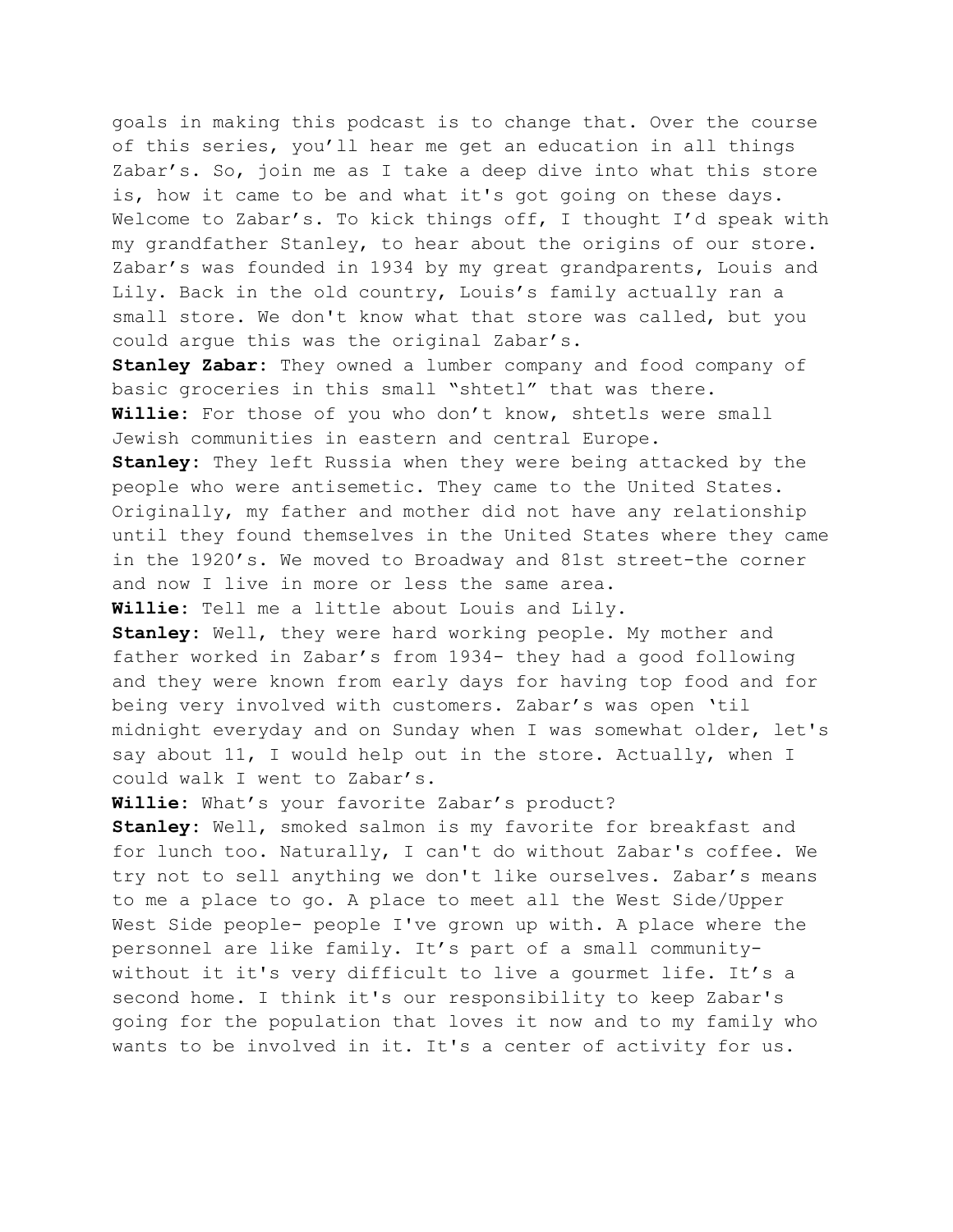**Willie:** As my grandpa said, there's a strong connection between our store, our family, and our neighborhood. I can't really make a podcast about Zabar's without telling you about the Upper West Side. Ever since Louis Zabar moved his family and his business out of Brooklyn in the 1930's, most of the Zabar clan has lived on the Upper West Side. I grew up just a few blocks from the store on Riverside drive. I'm a little further uptown now, but still close enough to walk to work.

The first thing you see when you walk into Zabar's is cheese. So much cheese. A lot of these are available in pre-packaged blocks and wedges, but for some of the good stuff you need to go to the cheese counter. There, Monica will cut you exactly the amount of cheese you need for your picnic or let's be honest just to eat standing up in front of the fridge.

So yeah how long have you been working at the cheese department? **Monica:** Only 26 years. **Willie:** What's selling really well right now right now? **Monica:** Istara. It's a very good cheese. We sell a lot of cheese.

**Willie:** Past the cheese department is a small, windy staircase that leads to our housewares mezzanine. Not a lot people know about our 2nd floor, and it's a real shanda because there's some great stuff up there. We have everything from pots and pans to espresso machines. Just ask Housewares manager Bernardo Muniz. **Bernardo Muniz:** I have been here 42 years. It's exciting. I find it more interesting than going to the Empire State Building. If you like to cook, this is the place to come.

**Willie:** I'm also gonna let you in on a little family secret: if the store is super crowded and there's a line for the registers, you can take your shopping basket upstairs and do checkout there. Fair warning, if you do this you may be tempted to pick up a Zabar's T-shirt while you're up there, but at only \$5.98 it's one of the cheaper impulse buys you can make. Back at the bottom of the staircase, you'll find another hidden gem: The candy department. That's where my brother Danny happened to be working when I was recording this segment. **Danny Zabar:** My favorite product in the candy section right now are the dark chocolate covered marshmallows because I just discovered them today.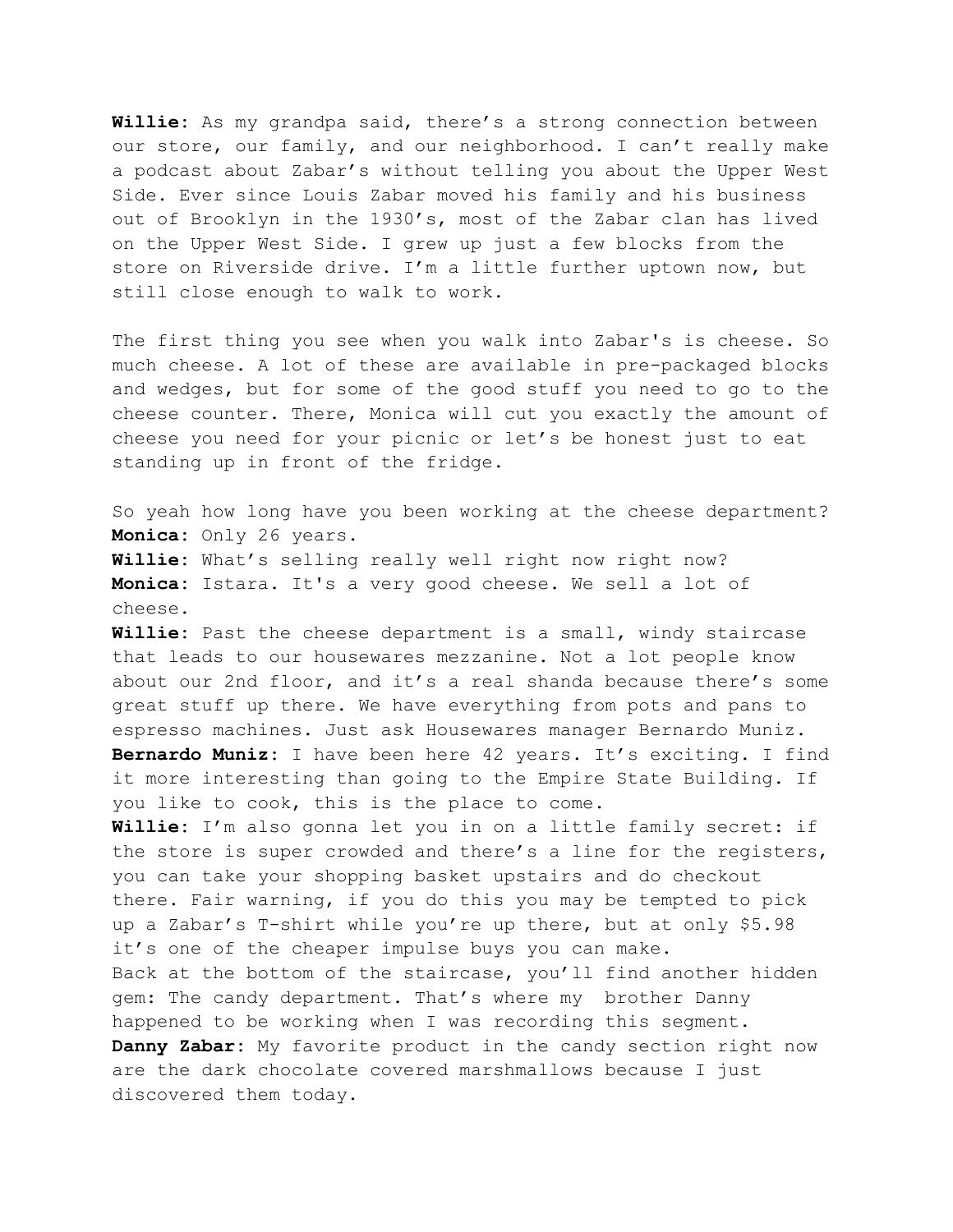**Willie:** I really wish Danny hadn't told me that, cuz I've been eating those things nonstop ever since. Next we've got the Deli department.

**Andrew:** My name is Andrew. I work at Zabar's, a great place where you can get your fresh Deli meats cut.

**Willie:** Whether you want turkey, corned beef, pastrami, or ham, we'll slice it to your desired thickness and wrap it in some nice wax paper. The expansion of our food selection beyond traditional jewish deli fare was one of the many contributions of Murray Klein. He was Stanley and Saul's business partner from the 1960's until his retirement in 1994*.* Next up is the fish counter, also known as the Appetizing Counter. Everyone at the fish counter used to work at the deli department, and only the best and brightest make the cut.

**Ean Pichardo:** My name is Ean Pichardo. I've been working at the fish department for about 2 and a half years now. What's your favorite item at the fish counter?

**Ean:** Oh that's a tough one- I started off with the Zabar's Nova but because I like the smokiness and the smoky flavor of the salmon I go with the scottish.

**Willie:** The fish counter is really the heart of our whole operation. Smoked fish was the first product sold by Louis Zabar, and the rest of the store really grew out of this department. Louis used to visit the smokehouses in Brooklyn to sample the fish personally, a tradition that our appetizing department continues to this day. When I was growing up my dad would always return from trips to Brooklyn smelling like a pound of lox.

Next up we've got the coffee department. My uncle Saul has been tasting and curating our coffee for over 50 years. One thing I love about this part of the store, is that we still scoop the coffee beans out of giant wooden barrels. Episode 2 is going to be all about coffee, so stay tuned for that.

Let's talk baked goods. Bagels. Rolls, baguettes, brownies, rugelach. You can find all of these at the bread counter. It's too bad you can't record smells on a podcast because this part of the store schmecks goodly.

Last but not least, you simply cannot shop at Zabar's without stopping by our checkout counter, because that would be stealing. If you're lucky, your register might be staffed by Lesly.